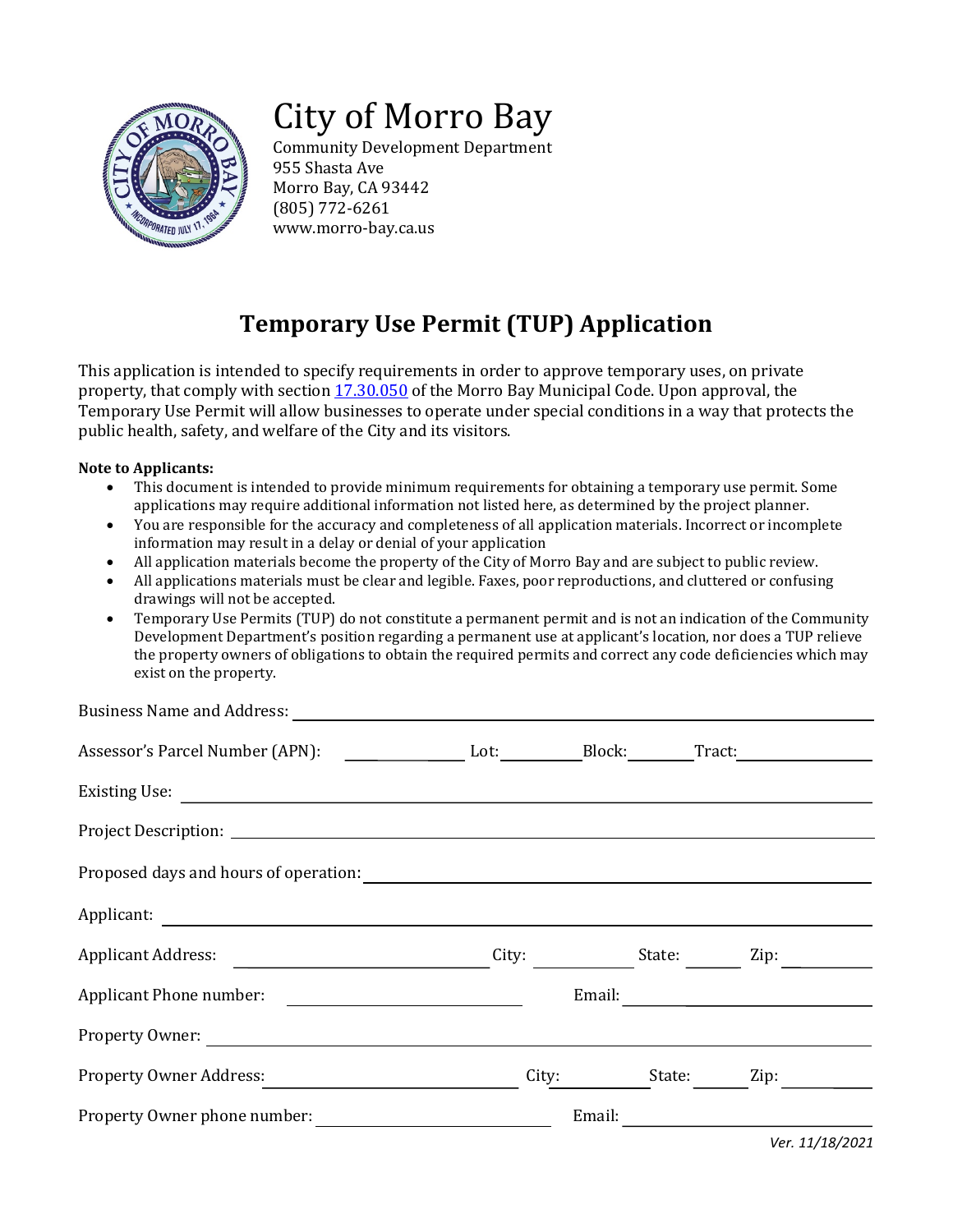By signing and submitting this application, the Applicant:

- 1. Acknowledges that acceptance of this application does not imply approval/authorization of this request and that this application may be denied or that conditions may be attached to this approval to assure compliance with applicable Municipal Code requirements.
- 2. Understands that any failure to adhere to the State's or County's guidelines will result in disciplinary action which may include, but not be limited to, the immediate suspension of the Permit.
- 3. Understands that permit approval for temporary uses will last for a maximum of 6-months from permit issuance with the ability extend the permit for an additional 6-months at the discretion of the Community Development Director.
- 4. Understands that the temporary use authorized by this permit is at my own risk and agrees to defend, indemnify, release and hold harmless the City, its City Council, boards, commissions, officers and employees from and against any and all claims, demands, obligations, damages, actions, causes of action, suits, losses, judgments, fines, penalties, liabilities, costs and expenses (including without limitation, attorney's fees, disbursements and court costs) of every kind and nature whatsoever which may arise from or in any manner relate (directly or indirectly) to the temporary use permit activities. This indemnification shall include, but not be limited to, damages awarded against the City, if any, costs of suit, attorneys' fees, and other expenses incurred in connection with such claim, action, or proceeding whether incurred by the permittee, City, and/or the parties initiating or bringing such proceeding.
- 5. Declares under penalty that the foregoing statements and answers and all the data information, documents and evidence herewith submitted are to the best of the Applicant's knowledge and belief, true and correct.

| Applicant's signature:      | Date |
|-----------------------------|------|
| Property owner's signature: | Date |